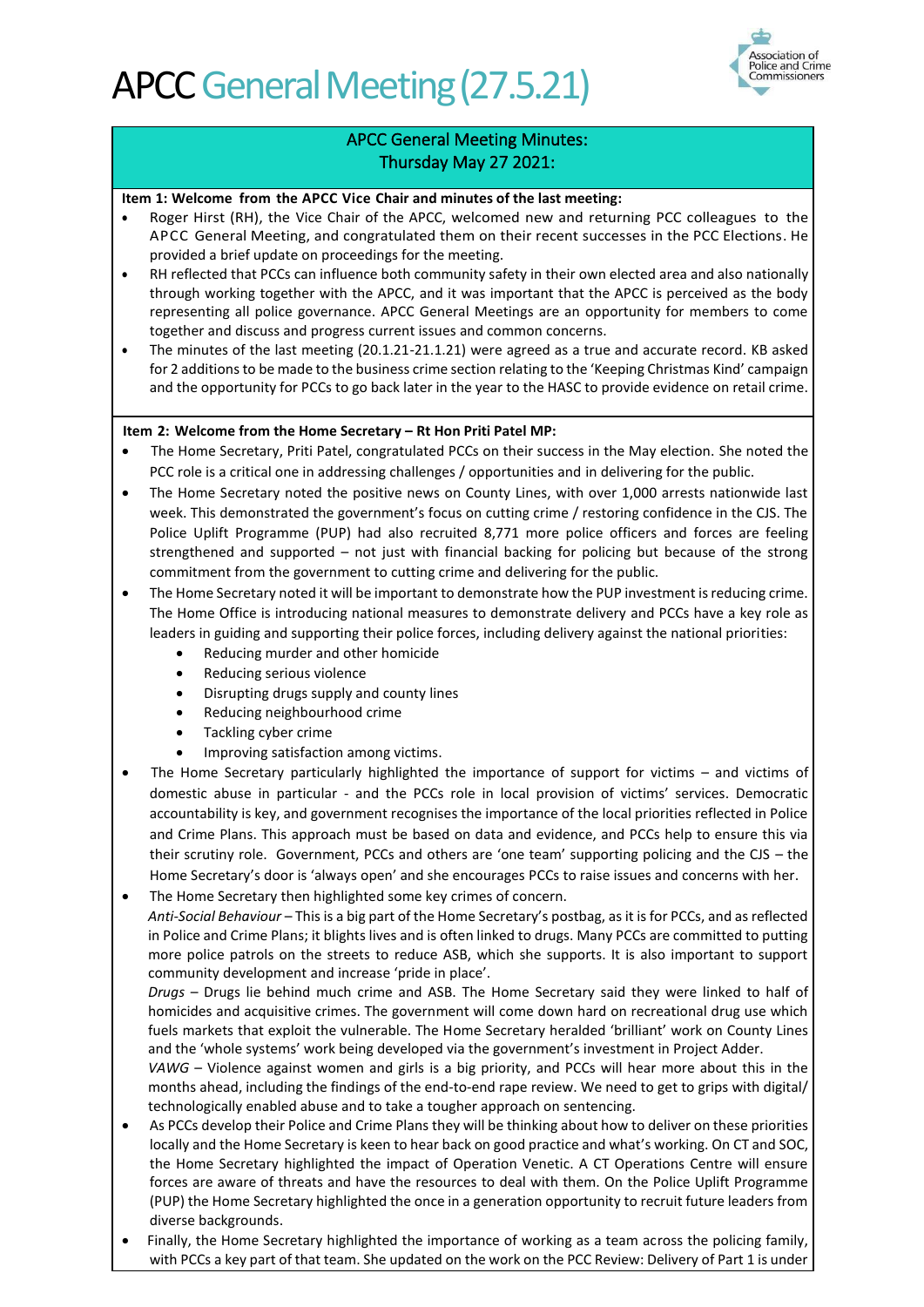

way and Part 2 will be launched shortly; the government looks forward to engaging with PCCs and the APCC on this.

There followed a Q and A session.

**Q & A:**

- **Roger Hirst (Essex)**: Looked forward to continuing to deliver PUP and highlighted the importance of crime prevention and not just detection, with PCCs ideally placed to deliver on prevention locally.
	- *Response:* The Home Secretary strongly supported the need for prevention and the importance of developing evidence-based practice.
- **Stephen Mold (Northamptonshire)**: Welcomed commitment on the CJS, while noting the impact of backlogs on victims and witnesses. Can the Home Secretary continue to raise this with the Attorney General/MoJ Ministers?

Many PUP recruits are relatively young and inexperienced. Could the Home Secretary look at other pathways into policing other than the degree route to attract people with life experience?

*Response*: The Home Secretary will continue to highlight issues with the CJS, recognising that backlogs corrode confidence and lead to victim attrition. Magistrates are working through cases and addressing backlogs. PCCs should look for opportunities to pull the regional CPS into discussion with policing early on; there is a lot of discussion of this challenge through the national Crime and Justice Taskforce, which is chaired by the PM. If there are issues locally, then she encouraged PCCs to also let the Home Office know so these could be picked up nationally, noting there is work to do to develop good data nationally, including on courts. The government has tasked the system to pull data and information together to provide an overview and pick out regional differences.

On police officers, experience and life skills are important, and retention is important e.g. looking at changes in pension arrangements to keep people in the service. The College of Policing is being reviewed and the Home Secretary encouraged PCCs/the APCC to feed into this. The College needs to deliver for policing in the 21<sup>st</sup> century, with investment in the right professional pathways and career development.

• **Kim McGuinness (Northumberland)**: Anti-social behaviour is the number one priority for many communities, and there is a lot of frustration that police, local government, and others are not more joined up in their approach. Could the Home Secretary raise this with MHCLG Ministers, noting the potential role for PCCs given their convening powers?

*Response*: The Home Secretary agreed that this was a problem, we need a system wide approach. It is frustrating for the public where they feel the local authority could do more to for example tidy up an area or address fly tipping and they do not understand why they do not work with the police to support that.

- **John Campion (West Mercia)**: Welcomed the Home Secretary's priorities, and particularly the vision on VAWG, but noted the biggest killer in West Mercia is the roads. How would this be addressed? *Response*: Road traffic deaths should be picked up via the national policing priorities, for example where deaths are linked to dangerous driving; and with roads getting busier again it was important to raise awareness around preventing road deaths, including focussing on hotspots.
- **Katy Bourne (Sussex)**: Thanked the Home Secretary for the investment in VAWG, in Sussex a normal spend was £1.5 million a year but had spent £3.4 million this year – more than twice as much - and this was delivering huge benefits. Sussex is also working to encourage people to report business crime, it is important that it is understood that if the figures go up as a result that this is not because of an increase in offending. *(See below for response)*
- **Jeff Cuthbert (Gwent)**: Welcomed the emphasis on victims and VAWG, noting that in Wales the key partners were devolved, so it would be a different model. It is important that there was a commitment from both governments to work together to ensure equivalence of service and response in England and Wales. *(See below for response)*
- **Festus Akinbusoye (Bedfordshire)**: Highlighted the importance of a narrative on prevention and proactive and not just reactive policing, as this would reassure local residents. *(See below for response)*
- **Donna Jones (Hampshire)**: Highlighted the importance of prevention and the need to work with the DfE to prevent young people being drawn into crime in the first place, with drugs a key concern. *(See below for response)*

*Response to KB, JC, FA and DJ:* The Home Secretary replied there would be more from the government on direction of travel on crime in the summer, including a commitment on communities and the importance of working together as one system to deliver safety for the public. Prevention must be at the heart of the approach and relying on the CJS is not sustainable – locking people up tends to create a vicious circle. We must bring together policing, the CJS, local government, social services and other partners and localise this approach.

The Home Secretary took note of KB's point about improved reporting of crimes being misinterpreted as showing more crime. We need to work together to explain why numbers are going up and provide a narrative for media and public understanding of the figures. On data and evidence there is a need to improve consistency so let us work together to capture and share good practice and streamline data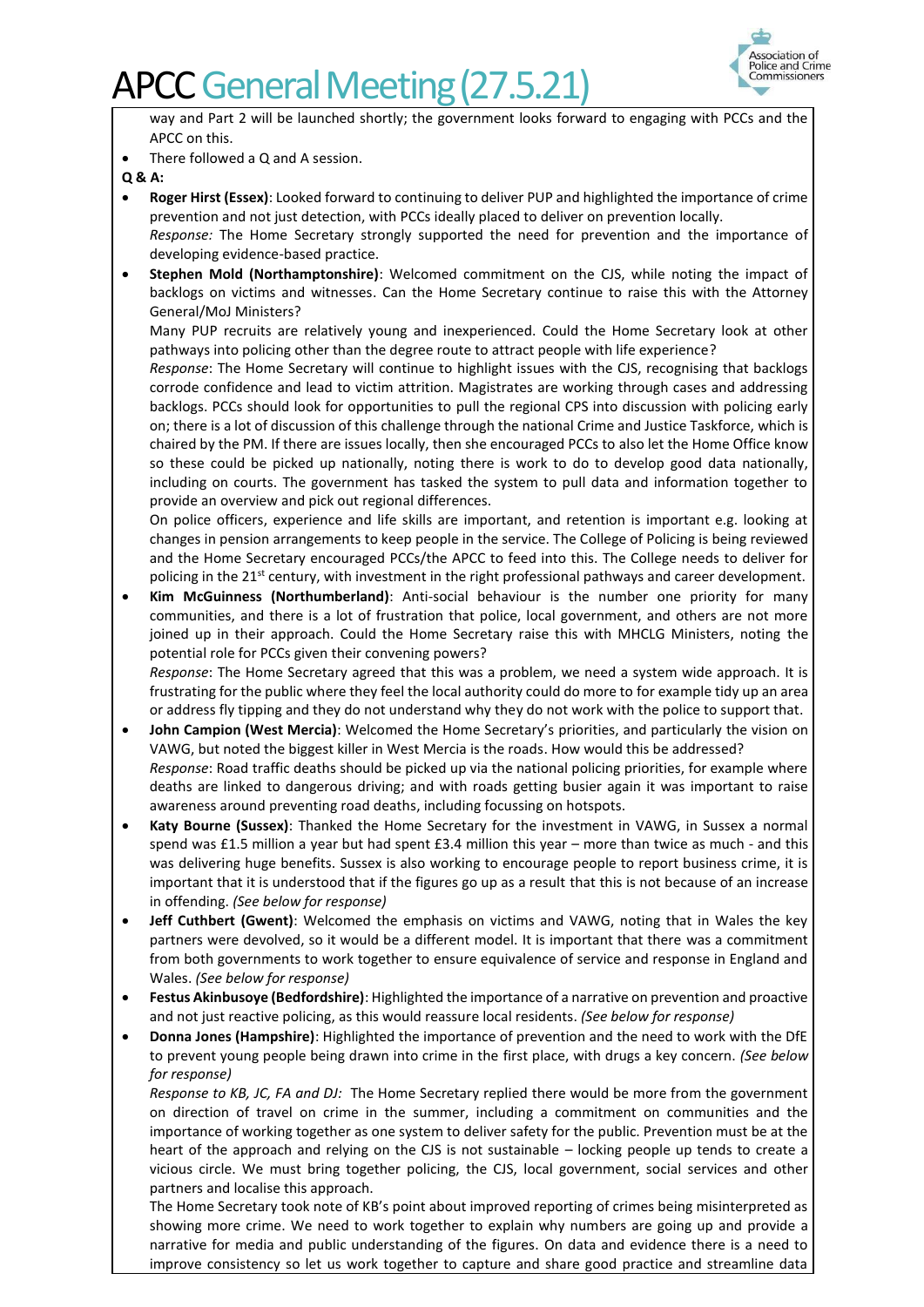

capture and presentation.

RH thanked the Home Secretary for an excellent presentation and for her generosity with her time and her response to the PCCs' questions.

#### **Item 3: APCC Board update – PFCC Roger Hirst:**

- RH updated PCCs on some of the big issues affecting the sector including Part 2 of the PCC Review; a Review of the College of Policing Review which will involve PCCs; and the publication of a White Paper on fire reform.
- The APCC is currently working with legal advisors to update / amend the Articles of Association for the APCC to reflect the changes in membership as a result of the recent elections. Any changes will be consulted upon across members prior to the APCC AGM in July, where there will be a vote taken on the revised Articles.
- Business as usual is being progressed through group leads, with the 3 remaining APCC Board members (RH, KB and Simon Duckworth) seeking to appoint 1 Labour rep in order to allow the Board to be quorate and deliver on BAU. This will only be for a time-limited period until the July AGM where the new Board will be voted in.
- RH thanked PCC colleagues for their interest in the national portfolios. Alun Michael, PCC for South Wales and current Labour interim lead thanked RH and Paddy Tipping, the previous Chair of the APCC and PCC for Nottinghamshire, for their work on police finances with the NPCC. RH thanked Mark Burns-Williamson, Julia Mulligan, Michael Lane and other former PCCs for their previous contributions to APCC work.

#### **Item 4: Welcome & keynote from the Policing Minister – Rt Hon Kit Malthouse MP:**

- The Policing Minister, Kit Malthouse, congratulated PCCs on their success in the May elections. After the 'heat' of the elections, he encouraged PCCs to come together as a group with a common focus on driving down the numbers of victims of crime.
- The last 12 months had been challenging, but they had also helped develop a more collaborative approach, bringing APCC/PCCs, the Home Office, NPCC and others together. The Minister had enjoyed update meetings with PCCs and wanted to build on these going forward. It is important to respect the mandate from local communities, but also to build a shared sense of common purpose.
- The Minister stressed the importance of getting the 'tone' of the relationship between PCCs and Chiefs/ Forces right from the start, with the right balance between challenge and support. He highlighted some key areas of focus:

1. *Police Uplift Programme:* The PUP is going remarkably well, with numbers approaching 9,000. PCCs have a critical role in delivering 20,000 in the next 18 months. He noted some aspire beyond this number, which is welcome, but there is a need to recognise the pressures created on the system i.e. new recruits need to be welcomed, supported, and trained. The duty to recruit extends well beyond welcoming new police officers at the parade; the first 24 months is critical for retention.

We need to take advantage of PUP to increase diversity and forces should 'strain every sinew' to reach under-represented communities; to shift 'diversity' of 'stock' we need to outperform on 'flow'. The government will support local work on diversity e.g. through data monitoring and national advertising.

2. *Crime:* When KM became Policing Minister he attended meetings of both the APCC and NPCC and noted that crime did not figure on the agenda – he hoped that the challenge on this has provided a 'wake up' call. PCCs should be curious about crime, with a questioning approach. PCCS need to know where crime hotspots are; crime tends to concentrate in some areas – by addressing 'hotspots' we can impact on violent and acquisitive crime. Analysis of policing practice shows that successful interventions often have a sharp geographical focus. The Minister encouraged PCCs to consider (for example) the work of Alex Murray at the Society of Evidence Based Policing (e.g. the You Tube video [here\)](https://www.youtube.com/watch?v=UW9-PpRiT3E)

3. *Drugs:* Drugs play a huge part in crime – both violent and acquisitive, and in retail settings. The government is committed to eradicating County Lines and is making progress, but it is a '2 steps forward, 1 step back' process. 'Exporting' areas are doing some great policing work with 'importing' areas. For example, in Norfolk over 100 lines have been cut to 13 lines via collaborative work with the Met. In Kent County Lines have been halved from 80 to 40.

- It is not just about enforcement the government is investing in Operation Adder projects, bringing partners together to focus on tackling drugs – including prevention and treatment. The government hopes to expand this work soon, with PCCs able to play a key role through their convening powers. The PCSC Bill also includes a duty to prevent serious violence for other local agencies such as health and local authorities. Finally, the Minister noted that the Safer Streets Fund was having a good impact on crime – the government hoped to launch Round 3 soon, with a focus on VAWG.
- There followed a time of Q and A.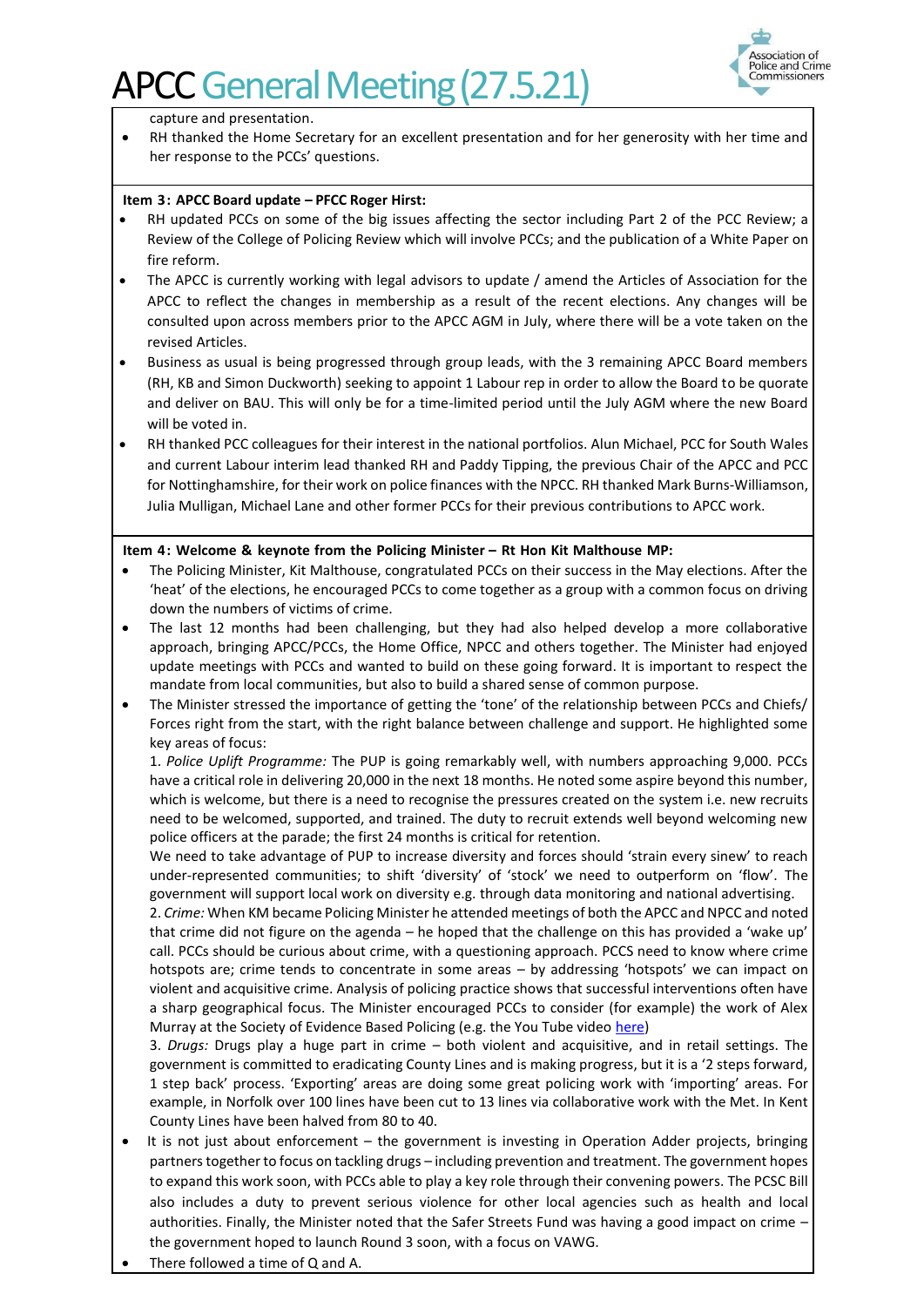

#### **Q & A:**

• **Alun Michael (South Wales):** Welcomed an evidence-led approach and noted that it was more difficult to build evidence on prevention. During Covid-19, policing has had to respond to events (e.g. in Swansea) that were unexpected/not predictable. Would work be undertaken to look at this experience and develop understanding of how we respond to these kinds of events?

*Response*: With 70%-80% of crimes we can have a good guess at 'who', 'what' and 'where' and our intelligence should be telling us what is coming (e.g. we know every murderer has an average of 7 previous convictions). We need to shift focus towards prevention: our aim should be less victims of crime not more people caught or in prison.

- **Sophie Linden (MOPAC):** Welcomed the focus on drugs, and highlighted work in London funded via MOPAC to rescue and support young people out of County Lines. How can we get and sustain a national service that offers this support? It is important that the serious violence duty properly covers VAWG and not only street violence. There is a need for sustainable funding for VRUs and other key initiatives. *Response*: The safeguarding aspect is critical, and government does need to look at sustainable funding for work with young people – 12 months is not enough. The Minister is hopeful for a multi-year Spending Review in 2021. While the recent impact on County Lines is great, it needs to be sustained – the successes last week followed 16 months of sustained effort – personally, the Minister would not support 'crack downs' or 'blitzes' unless they were part of a sustainable solution to the problem.
- **Simon Foster (West Midlands):** Home Office funding for violence reduction/county lines has not yet been received, with the West Midlands currently underwriting £1.4 million, meaning services cannot make referrals, prevention work is paused, and there is management uncertainty. Could the Minister say when the West Midlands will receive this funding?

*Response*: The Minister would take this up with officials and get back to the PCC.

- **John Campion (West Mercia):** Has the Minister been successful in getting Chief Constables to focus on crime reduction? Did he think the THRIVE approach could be a barrier to engaging with prevention? *Response*: The Minister hopes so. He has agreed with police on a national performance monitoring system enabling sharing of comparative performance in crime reduction. He also noted a generational shift in Chief Officers, bringing new perspectives that could help to push change.
- **Donna Jones (Hampshire):** Highlighted concerns about the CJS response to VAWG, and the need to improve rape reporting, prosecution, and conviction. She would drive this locally as chair of LCJB; it also needs to be driven nationally through the Crime and Justice Taskforce. *Response*: The Minister reassured DJ that this was an area of 'enormous focus'. Conviction rates were shockingly low, although it was positive that reporting had doubled in the last 4-5 years. The PM had personally tasked the Minister with leading on this and was working with a 'hit squad' (including the NPCC and CPS). The Rape End-to-End review would be published shortly. ISVAs are being expanded by around 700. He urged DJ to see the LCJB as an important vehicle for system focus on VAWG.
- **Tim Passmore (Suffolk):** Raised the issue of the Funding Formula review. How would this be carried out and when? It is important that rural areas are not left behind, they face costs in tackling crime that is spread out across a wider geographic area.

*Response*: The government will review the Funding Formula before the next election; PCC engagement will be a key part of the review. This is a technical process, and we will need to review variables. The Home Office is currently in the scoping phase i.e. considering what the process will look like. He noted that everyone goes into a Funding Formula process assuming they would come out a 'winner', but not everyone can be. It will take some months, if not a couple of years, to complete a review.

- **David Sidwick (Dorset)**: There are very few murders in Dorset, and it has not qualified for VRU funding, but there are significant issues with drugs and ASB. Prevention is a priority, and it would be helpful to have funding to support preventative interventions to address these sorts of issues. *Response:* While some areas may have few murders when one occurs the impact is enormous. There will be a County Lines problem in Dorset. While funding has been focused on VRU areas, the same model can be applied to an area like Dorset e.g. look at the data on hotspots (if you ask the police and local authorities for their maps of incidents of ASB, do not be surprised if they do not match – this is something to be curious about/push on).
- **Dafydd Llywelyn (Dyfed Powys)**: A lot of crime is not recorded properly, but if forces improve recording the data will appear to show an increase in crime. How will this be managed/dealt with? *Response:* The point is taken. In using data to review performance the focus should be on the relative position of forces and the direction the figures are going, rather than the numbers as such.
- **Marc Jones (Lincolnshire):** Welcomed the Action Plan on animal crimes and raised hare coursing. MJ is writing to George Eustice for a meeting; it would be helpful if the Minister could support this. *Response:* The Minister would be happy to do this.
- **Emily Spurrell (Merseyside):** Welcomed the comments on diversity and recruitment and highlighted the importance of building relationships with communities locally over time. Sustainability of funding was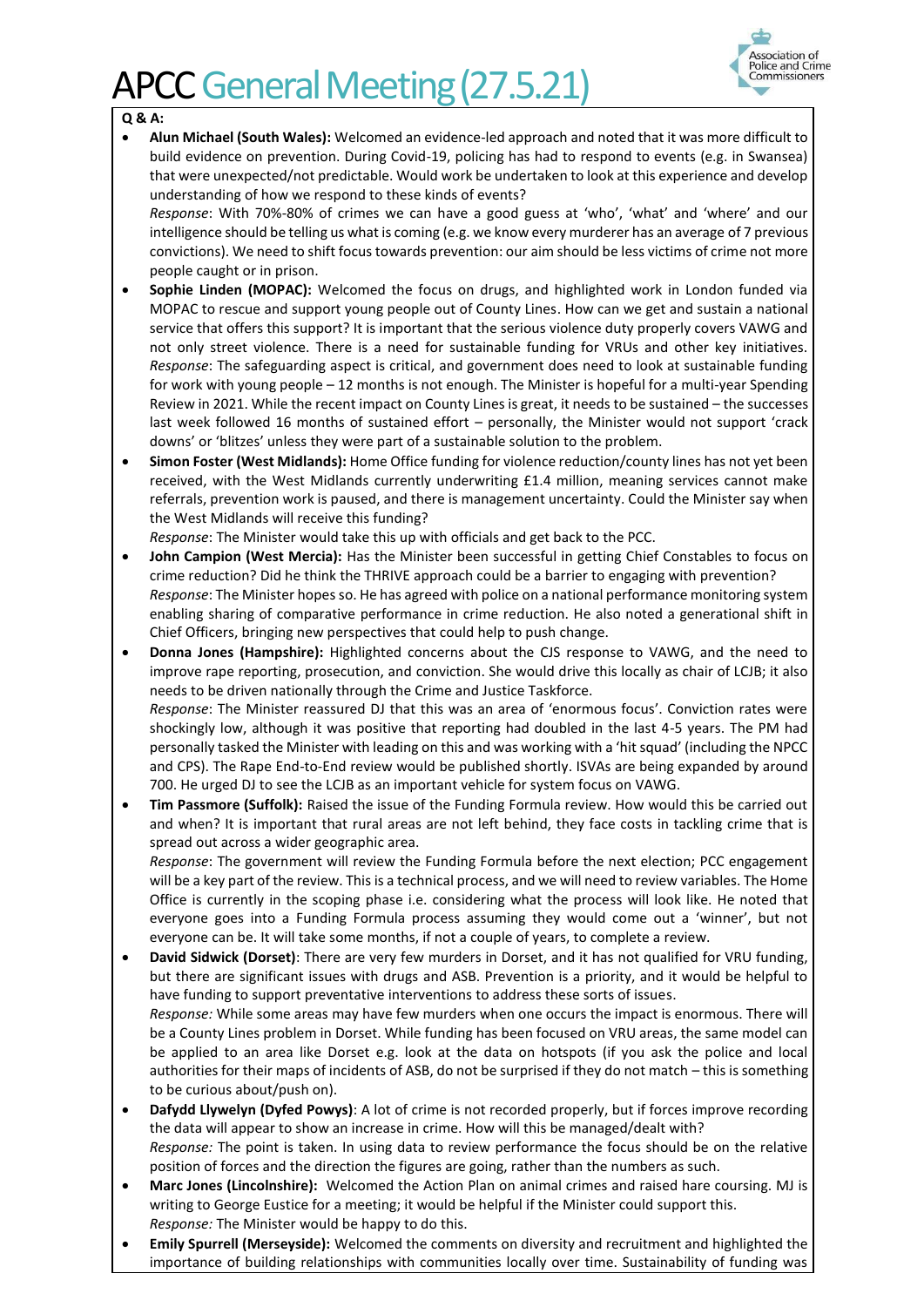

very important – funding for IVCAs was welcome, but it needed to be sustained.

*Response:* The Minister agreed on the importance of sustainability and hoped for a 3 year Spending Review in 2021; finances would, of course, be tight coming out of the pandemic. On diversity, he would be writing to PCCs and Chief Constables on disparity between forces and hoped to spark curiosity about this. He noted the excellent performance of Nottinghamshire, which has outperformed other forces, and had an approach that involved reaching out into communities. He also noted work with Channel 4 on short films where a diversity of police recruits talk about policing with their communities.

**Item 5: Welcome & update from the Director General, Public Safety Group, Home Office – Patricia Hayes:** 

- TH welcomed new and returning Commissioners. She heads a public safety group within the Home Office of around 1,500 staff. It is responsible for all parts of the law enforcement system – including the NPCC, the NCA, intelligence, crime strategy, crime outcomes and integrated planning; as well as having responsibility for fire. The team has worked closely with the APCC, and there was a good, open culture which was supporting a creative, collaborative relationship between the Home Office and the APCC/PCCs. TH particularly noted the PCC role in supporting and trialing innovative approaches to crime reduction.
- New system governance gives the Home Office a more active role in system leadership than in the past through the National Policing Board (NPB) and it sub-boards - the Strategic Change and Investment Board (SCIB), the Crime and Policing Performance Board (CPPB) and the Police Uplift Programme (PUP) Board – as well as a new Police Covenant oversight group. These enable the system to come together to drive crime reduction, working across territorial policing, SOC and counter terrorism.
- While delivering on their local priorities, PCCs have good opportunities to work on national issues e.g. as national portfolio leads. In the short-term TH highlighted:
- PUP and workforce issues (engaging via PCC Kim McGuinness as the workforce lead)
- The SCIB consultation on a forward look at the SCIB's work
- Force Insight work that will pair each Chief Constable with a senior Home Office official.
- On current workstreams, TH highlighted:
- *The Spending Review*: Feedback on how the sector had worked together in 2020 had been positive and it is important to build on this model. The priority will be funding for the PUP programme.
- *The PCC Review:* Progress is being made to implement the Part 1 recommendations and Part 2 will kick off soon, with a focus on helping PCCs to get 'upstream' of crime.
- *The Strategic Policing Requirement (SPR)*: The SPR is due to be published this Summer. This is important for addressing regional and national policing challenges – the government is keen the SPR becomes more of a 'living process' and is reviewed and refreshed every couple of years.
- *Exploitation and abuse*: The Home Office is determined to put the best people and our best efforts into reducing these crime types including child sexual exploitation, VAWG, and modern slavery. The Home Office is working though a massive response received after it reopened the VAWG consultation.
- *Serious Organised Crime (SOC)*: A strong regional response to this crime is critical, and ROCUs need to continue to receive strong PCC commitment and support.
- *Covid-19*: Responding to the HMICFRS review of Policing the Pandemic. There is much to be proud of but we have not got everything right and there is work to do on managing borders, in country compliance and on international travel.
- The government is anticipating a challenging summer for policing, with issues including policing Covid-19, protests, policing the G7, the Euro footballing championship, and a return of pre-Covid crime types. The Home Office looked forward to working with PCCs to meet these challenges.

#### **Item 6: Welcome & keynote from Minister for Building Safety and Communities - Lord Stephen Greenhalgh:**

- The Minister welcomed newly elected PCCs and set out his department's expectations for the forthcoming White Paper on fire reform. The White Paper will relate to England only.
- The Minister explained how the Home Office PCC Review, conducted last year, included a focus on fire governance, seeking learning on the barriers / challenges as well as opportunities that PCCs had experienced to seeking to take on fire governance. This element of the PCC Review had identified several lessons learnt from the early adopter PFCCs and those PCCs who had engaged with the legislative process enshrined within the Policing and Crime Act 2017 that require PCCs interested in voluntarily taking on fire to submit a business case to the Home Secretary for decision.
- The Minister expressed his gratitude to the fire and rescue sector for its response to the pandemic, but highlighted shortcomings identified by HMICFRS that made clear the case for reform. In addition, the Minister described how fires and related fatalities have reduced in recent years and the nature of risk has changed. The Hackitt Review, inquiries into Grenfell and the Manchester Arena terrorist attack, alongside HMICFRS individual inspection reports identify significant barriers to reform.
- The Minister explained his vision for reform is based on professionalism, people and governance (PPG) and that the White Paper, due for publication this summer, is structured around these key themes.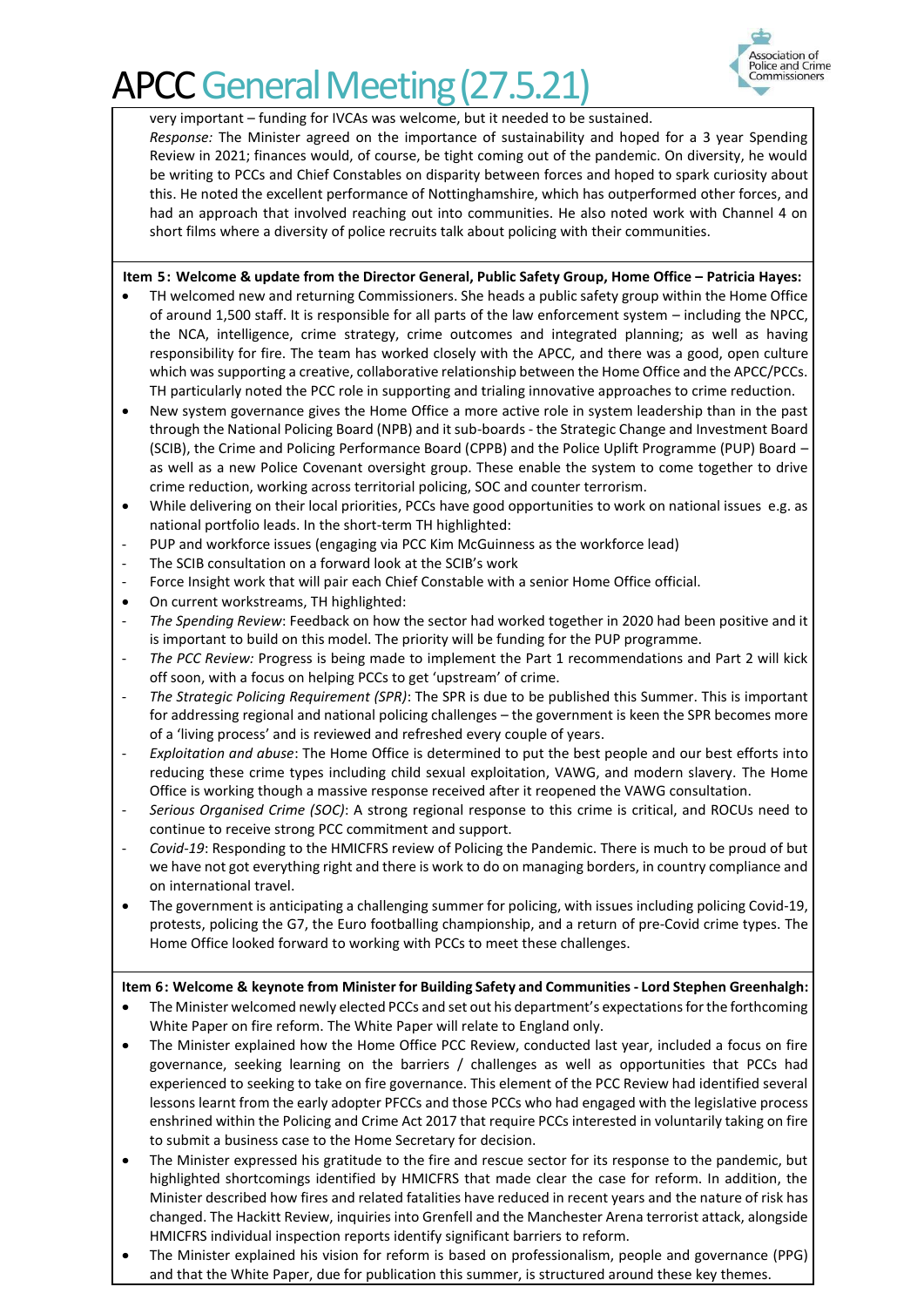

- The government would like to see professionalism accelerated with effective structures put in place to develop senior leaders. The Minister described the need to define the role of firefighters, building in valuable lessons from the pandemic.
- On governance, the Minister clarified the value in moving away from appointed committee structures to single elected individuals, with direct oversight and accountable for the service. A clear demarcation between oversight and operational running of the service was also required. The model of elected individuals would provide benefits that include a mandate to deliver local priorities based on what local public want. Control over estates and funding will provide levers for effective governance, accountability and transparency.
- The Minister's vision included creating a parity of esteem between fire and policing, with operationally independent Chief Fire Officers and greater precept flexibility. Additionally, the Minister explained a need to ensure people working in the sector are paid properly for the roles they perform and that the existing pay practice is outdated.
- The Minister concluded his address by encouraging PCCs to engage with the White Paper and to discuss the merits that the PFCC governance model offers with local leaders, including MPs. The Minister also highlighted the opportunity for PFCCs to share their progress to further demonstrate the benefits of the model and suggested a workshop session would be useful.
- There followed a  $Q$  & A session.

#### **Q & A:**

• **Mark Shelford (Avon & Somerset):** Supported this approach and supported collaboration across the bluelight services.

*Response:* Liked this thinking, there is a lot that can be done here. We need a College for Fire and in due course align it more with policing.

• **Katy Bourne (Sussex):** Asked can you bring our PCC terms of office in line with the county council elections to support the development of this approach? Last time we were given support to do a review of fire which enabled PCCs to say we were not wasting taxpayers money when conducting this review. Is this available again?

*Response:* Attracted to more time for PCCs but not sure how this can be done. Will raise it with the Home Secretary. Made commitment to stay close to PCCs on oiling/supporting the wheels of change.

- **John Campion (West Mercia):** Noted PCCs will face opposition from FRAs but will provide the Minister with information to support collaboration and opportunities for community safety e.g road safety. *Response:* We need to capture that improved governance can enable positive change for culture, efficiencies and public safety within the White Paper.
- **Jeff Cuthbert (Gwent):** Highlighted that whilst Wales is separate, collaboration is still something of importance to Welsh PCCs and all public services must collaborate through public service boards. We already work closely with fire and have achieved a lot through formal merger. *Response:* We want to recognise the benefits FRS have enjoyed from being part of local government but equally there are many examples elsewhere of where County Councils are struggling with their budget at the expense of fire and it has not worked well.
- **Philip Seccombe (Warwickshire):** Commented that the PCC experience hassuccessfully got public support because it is mandatory. There is a good local FRS in my area but we cannot take it on unless mandated. *Response:* We are clear voluntary transfer does not work. Mandating is our firm view. We expect noise to be directed at the Home Office and Ministers but we are focussed on making services better for public.
- **Tim Passmore (Suffolk):** Looked at this previously but struggled with getting costs from FRS as they are intertwined within the County Council and help with this would be useful. Asked should we consider removing the right for Fire Unions (as is the case with Police) to strike in the White Paper? *Response:* We want to see service continuity and whilst the paper will not include removing the right to strike, agree it should be considered in future.
- **Marc Jones (Lincolnshire):** The term extension would buy sufficient time for transition and aligning to the County Council elections helps but transition from County Council areas will be challenging in terms of staff and costs, we could not fund this. Supported moving all 3 emergency services under one governance. *Response:* Recognised these challenges and supported the governance vision for all emergency services.
- **Stephen Mold (Northamptonshire):** The PFCC model provides real benefits for policing and fire. Made an open day offer for CFOs and PCCs. *Response:* Thanked PFCCs for their work and highlighting that there are opportunities to make back office

savings which can be reinvested in the frontline.

• **Darryl Preston (Cambridgeshire):** Was supportive and supported issues around the term. The other issue is around timing with local government devolution running at the same time. At what stage do we push the button if going to the combined authority model?

*Response:* Assumes may devolve policing under a metro mayor/combined authority model eventually and recognised that is a local decision.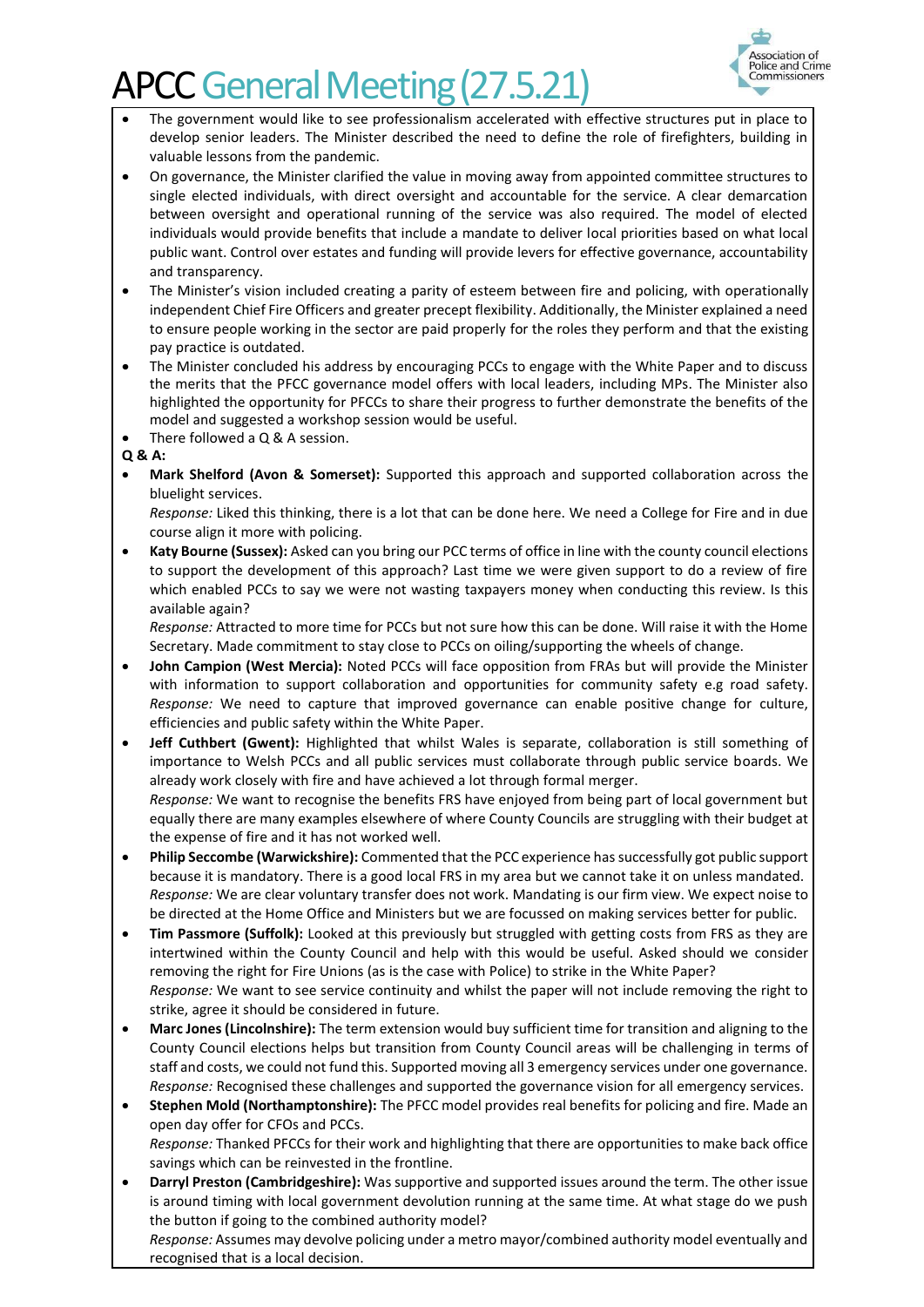

- **Angelique Foster (Derbyshire PCC):** Government need to have that discussion with MPs too. The public are protective of FRS, the narrative around efficiencies might not sit well and stir public opposition. *Response:* Speaking to MPs will occur as part of this work. Would like your support as the public want to know the service is effective.
- Roger Hirst thanked the Minister for answering so many questions. Lord Greenhalgh thanked PCCs and PFCCs for their invitation and added that he may well come to Essex to launch the White Paper.

**Approved/Agreed Actions:**

• The APCC will hold a workshop for PCCs/CEOs interested in progressing fire governance.

#### **Item 7: Presentation from Victims' Commissioner - Dame Vera Baird - followed by discussion on Violence Against Women and Girls:**

- This session was chaired by Sophie Linden, London's Deputy Mayor for Policing and Crime and Victims' portfolio lead. Dame Vera Baird (VB) welcomed and congratulated both new and returning PCCs.
- VB provided a brief background of the role of Victims' Commissioner, which has been in existence since 2004, and informed that the main functions of the role are three fold; encouraging best practice, promoting the interests of victims and witnesses, and keeping the victim's code under review. There are no specific powers accompanying this role.
- The Commissioner spoke of her work with a wide ranging network of victim supporting organisations, including but not limited to organisations that support male survivors of sexual abuse, victims of antisocial behaviour and relatives of those murdered abroad. VB stressed that the role does not take on any individual victim's case, but policy is derived from the experiences of the numerous victims who get in contact. The Commissioner then works closely with a range of partners such as NHS England, housing authorities, community support, the CPS, probation and parliamentary partners to aid in the implementation of policy.
- VB explained that the role also carries out detailed research into victim services and produces comprehensive reviews to help inform other agencies and bring about change. The most recent report reviews the provision of special measures to vulnerable and intimidated witnesses.
- VB informed PCCs that as of April 1<sup>st</sup> 2021 a new Victims' Code is in force which sets out the minimum level of service victims can expect from the criminal justice agencies such as the police and courts, whether they choose to report the crime or not. VB stressed to PCCs that as part of their role they are expected to monitor the delivery of these rights and shared that in her opinion many of the rights do not go far enough or are not being delivered at all. PCCs can monitor and scrutinise the delivery of these rights through their role as chairs of Local Criminal Justice Boards (LCJB). VB called on PCCs to include an offer to victims within their Police and Crime Plans (PCP).
- Regarding funding VB agreed with PCC comments that government funding is delivered swiftly but in restrictive timescales. An example wasthe one year ISVA funding which does not allow for the recruitment period and then the intensive length of time needed to build up an established relationship with a victim. It was noted the current victim support workforce is over-worked and thinly-stretched after a busy year.
- VB identified an area of work going forward for PCCs in encouraging local authorities to provide community-based support for victims of domestic abuse who are not able to/do not want to move into a refuge. VB also informed PCCs that she will be writing out to encourage their support in lobbying their MPs to amend a clause in the PCS Bill that calls for local authorities to work together to tackle serious violence to also include VWAG.
- VB highlighted a key issue in the low levels of prosecutions in rape cases which have dropped considerably since 2017. Durham has the highest rate of successful prosecutions at 5.2%. Operation Bluestone in Avon and Somerset was identified as an example of best practice in investigating and prosecuting in this area.

#### **Q & A:**

• PCCs queried the announcement of the Royal Commission into CJS as this would be a good opportunity to share views. VB informed there is currently no news on the commencement of the commission.

#### **Approved/Agreed Actions:**

• The APCC to share with PCCs the Commissioner's PowerPoint slide outlining rape prosecution rates in each area.

#### **Item 8: APCC Portfolio Updates – APCC Portfolio Leads**

• APCC Portfolio Leads provided PCCs with updates on developments in the Finance portfolio, the Police Technology and Digital portfolio, the Victims' portfolio, the Serious and Organised Crime portfolio, and the Workforce portfolio, and on the Police Digital Service. RH thanked Portfolio Leads for their important work in these areas.